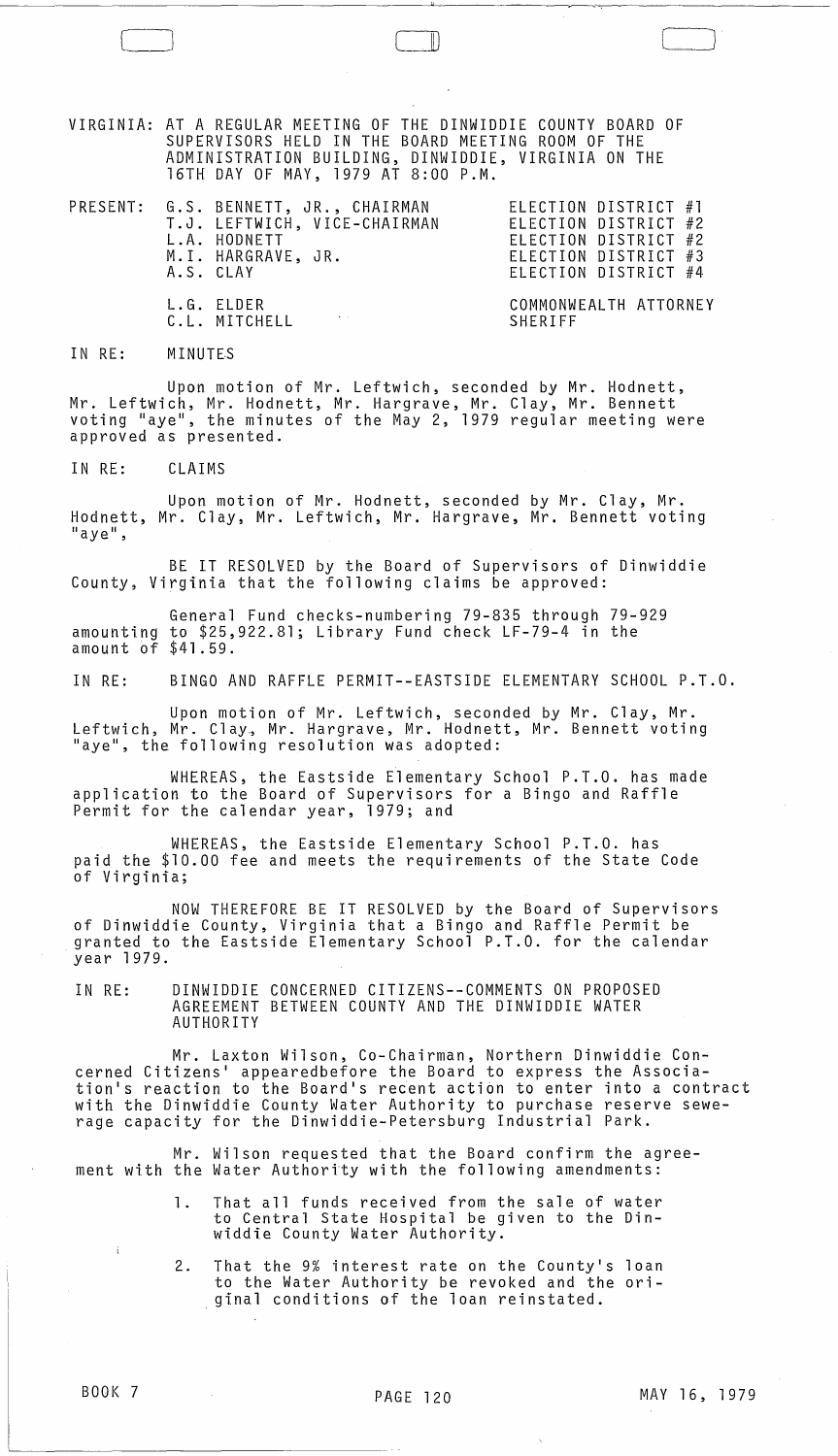3. That a more realistic figure be considered for average usage than the 4200 gallons now being used.

## IN RE: PUBLIC HEARING--1979-80 BUDGET

This being the time and place as advertised in the Progress-Index on Monday, April 30, 1979; Wednesday, May 2, 1979; and Wednesday, May 9, 1979 for the Board of Supervisors of Dinwiddie County, Virginia to conduct a public hearing on the 1979-80 Dinwiddie County budget.

The County Administrator outlined the income and high- lighted significant changes over last year's budget. The Constitutional Officers and Department Heads described their own individual budgets and answered any questions from the floor.

Ms. Julia Summey, representing the Dinwiddie Education Association, spoke on behalf of the teachers requesting that the \$200,000 cut from the School Board budget be reinstated.

Upon motion of Mr. Hargrave, seconded by Mr. Hodnett, Mr. Hargrave, Mr. Hodnett, Mr. Clay, Mr. Leftwich, Mr. Bennett voting "aye",

BE IT RESOLVED by the Board of Supervisors of Dinwiddie County, Virginia that the following budget is hereby approved except for the cut in the Treasurer's salary with the understanding<br>that Mr. Jones will continue his negotiations with the Compensation that Mr. Jones will continue his negotiations with the Compensation<br>Board to restore it to the amount advertised in the budget:

| ANTICIPATED INCOME                                                                                                                                                                                                                                                                              | $79 - 80$                                                                     |
|-------------------------------------------------------------------------------------------------------------------------------------------------------------------------------------------------------------------------------------------------------------------------------------------------|-------------------------------------------------------------------------------|
| Local<br>State<br>Revenue Sharing<br>From Surplus                                                                                                                                                                                                                                               | \$3,577,000<br>1,018,150<br>455,450<br>219,730                                |
| TOTAL ANTICIPATED INCOME                                                                                                                                                                                                                                                                        | \$5,270,330                                                                   |
| ESTIMATED EXPENSES AND TRANSFERS                                                                                                                                                                                                                                                                |                                                                               |
| 1.<br>County Administration<br>2.<br>Assessment of Taxable Property                                                                                                                                                                                                                             | 106,000<br>103,720                                                            |
| 3.<br>Collection and Disbursement of Taxes<br>and other Receipts<br>4.<br>Recording Documents<br>5.<br>Administration of Justice<br>6.<br>Crime Prevention and Detection<br>7.<br>Fire Prevention and Extinction<br>8.<br>Public Welfare<br>9.<br>Public Health<br>10. Public Works             | 57,170<br>12,550<br>49,770<br>474,330<br>42,340<br>7,800<br>38,910<br>333,750 |
| 11. Advancement of Agriculture and<br>Home Economics<br>12. Protection of Livestock and Fowls<br>13. Elections<br>14. Maintenance of Buildings and Grounds<br>15. Highway Road and Street Lighting<br>16. Road Administration<br>18. Miscellaneous Operating Functions<br>19.<br>Capital Outlay | 32,000<br>19,460<br>21,680<br>94,620<br>11,000<br>200<br>261,750<br>75,000    |
| TOTAL ESTIMATED EXPENSE                                                                                                                                                                                                                                                                         | \$1,742,050                                                                   |
| 20.<br>Transfers to Other Funds<br>1101<br>School Fund from Revenue<br>Sharing Fund<br>1101<br>Virginia Public Assistance Fund<br>from General Fund<br>1101<br>School Fund from General Fund                                                                                                    | 455,450<br>535,420<br>2,537,410                                               |
| TOTAL ESTIMATED EXPENSE AND TRANSFERS                                                                                                                                                                                                                                                           | \$5,270,330                                                                   |

 $\omega_{\rm{max}}$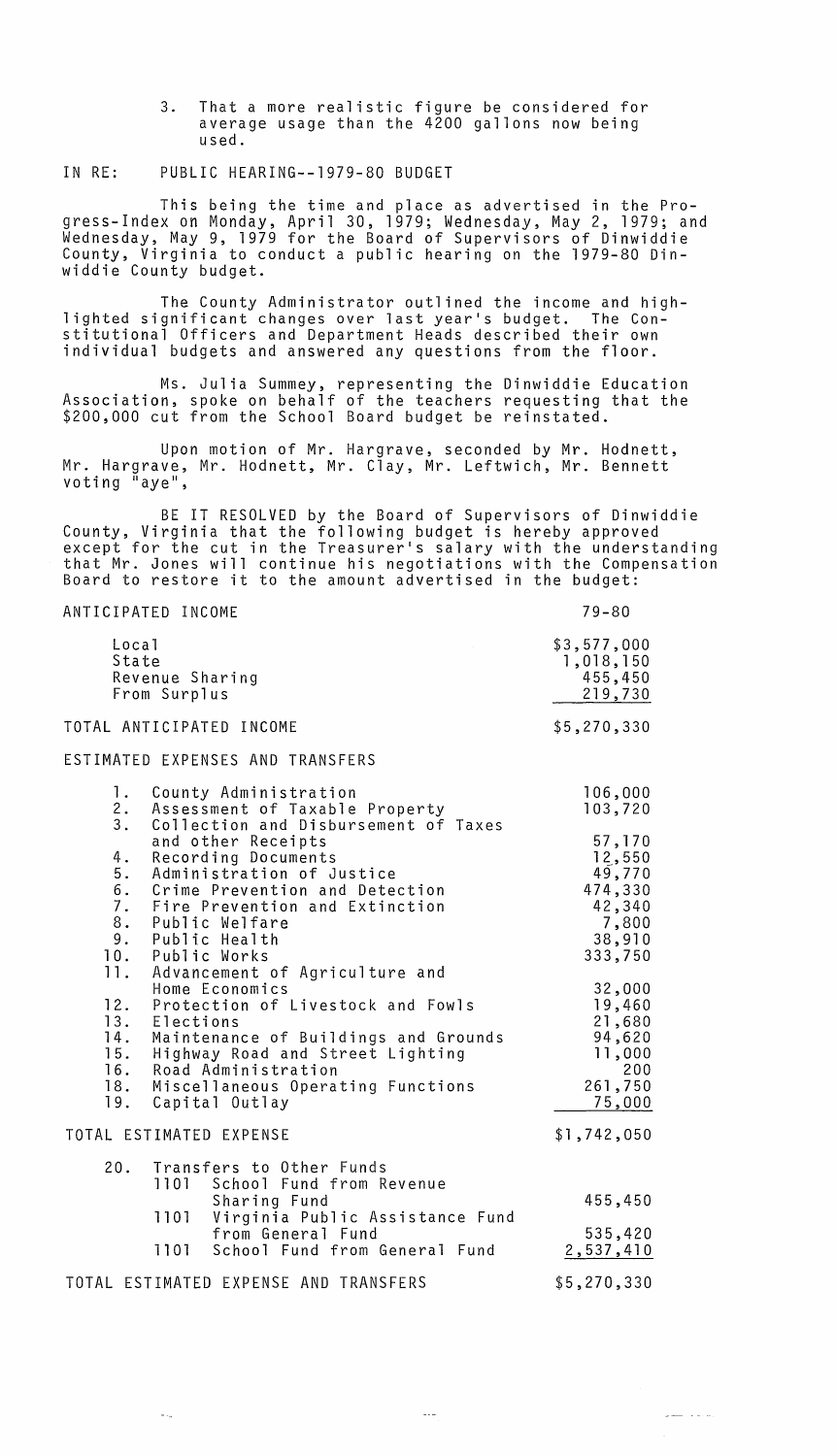## IN RE: TAX RATE - 1979

This being the time and place as advertised in the Progress-Index on Monday, April 30, 1979; Wednesday, May 2, 1979, and Wednesday, May 9, 1979 for the Board of Supervisors to conduct a public hearing on the 1979 tax rate.

A *tax* rate of \$4.40 was proposed which is the same rate as the 1978 rate. No one appeared in support or opposition to the rate.

Upon motion of Mr. Hodnett, seconded by Mr. Clay, Mr. Hodnett, Mr. Clay, Mr. Leftwich, Mr. Hargrave, Mr. Bennett voting<br>"aye",

BE IT RESOLVED by the Board of Supervisors of Dinwiddie County, Virginia that there be and is hereby levied for the year 1979, a tax of \$4.40 per One Hundred Dollars of assessed valuation on all taxable real estate located in this County, and that there be and is hereby levied for the year, 1979 a tax of \$4.40 per One Hundred Dollars of assessed va1uation of all taxable machinery and tools located in this County on January 1, 1979, and that there be and is hereby levied for the year 1979 a tax of \$4.40 per One Hundred Dollars of valuation of all taxable tangible personal property located in this County on January 1, 1979. The respective levies hereby ordered being also applicable to the mineral lands in the County and to the real estate and tangible personal property of public service corporations based upon the assessment thereof fixed by the State Corporation and duly certified.

IN RE: SPECIAL MEETING--LAND USE ORDINANCE

Mr. Granville Maitland, representing the Farm Bureau, appeared before the Board to request that a public hearing be held in June to consider Land Use Taxation for it must be adopted by June 30, to be effective for the coming tax year. The Chairman informed Mr. Maitland that a special meeting was scheduled for May 23, 1979 to discuss the Land Use Ordinance and a decision would be made at that time as to whether a public hearing will be advertised for the June 20, 1979 meeting.

IN RE: APPOINTMENTS TO BE MADE

The Chairman reminded the members that there were several appointments to be made at the June meeting. Included in these are the two school board members, whose present terms expire June 30, 1979.

IN RE: EXECUTIVE SESSION

Upon motion of Mr. Hargrave, seconded by Mr. Leftwich, Mr. Hargrave, Mr. Leftwich, Mr. Hodnett, Mr. Clay, Mr. Bennett voting "aye", the Board moved into Executive Session at 11:15 P.M. to discuss legal matters. The Board reconvened into Open Session at 12:05 P.M.

IN RE: PAYMENT OF ATTORNEY'S FEES--WATER AND SEWER SUIT

Upon motion of Mr. Hargrave, seconded by Mr. Hodnett, Mr. Hargrave, Mr. Hodnett, Mr. Clay, Mr. Leftwich, Mr. Bennett voting "aye", the following resolution was adopted:

WHEREAS, a class action suit has been filed in federal court against the Board of Supervisors by concerned citizens in the Northern end of the County involved in the water and sewer project; and

WHEREAS, attorney fees and related costs may be incurred that require payment prior to the availability of insurance funds;

NOW THEREFORE BE IT RESOLVED by the Board of Supervisors of Dinwiddie County, Virginia that any.costs incurred against the

 $\sim 10^6$ 

 $\begin{pmatrix} \begin{matrix} \begin{matrix} \end{matrix} \\ \end{matrix} \end{pmatrix}$